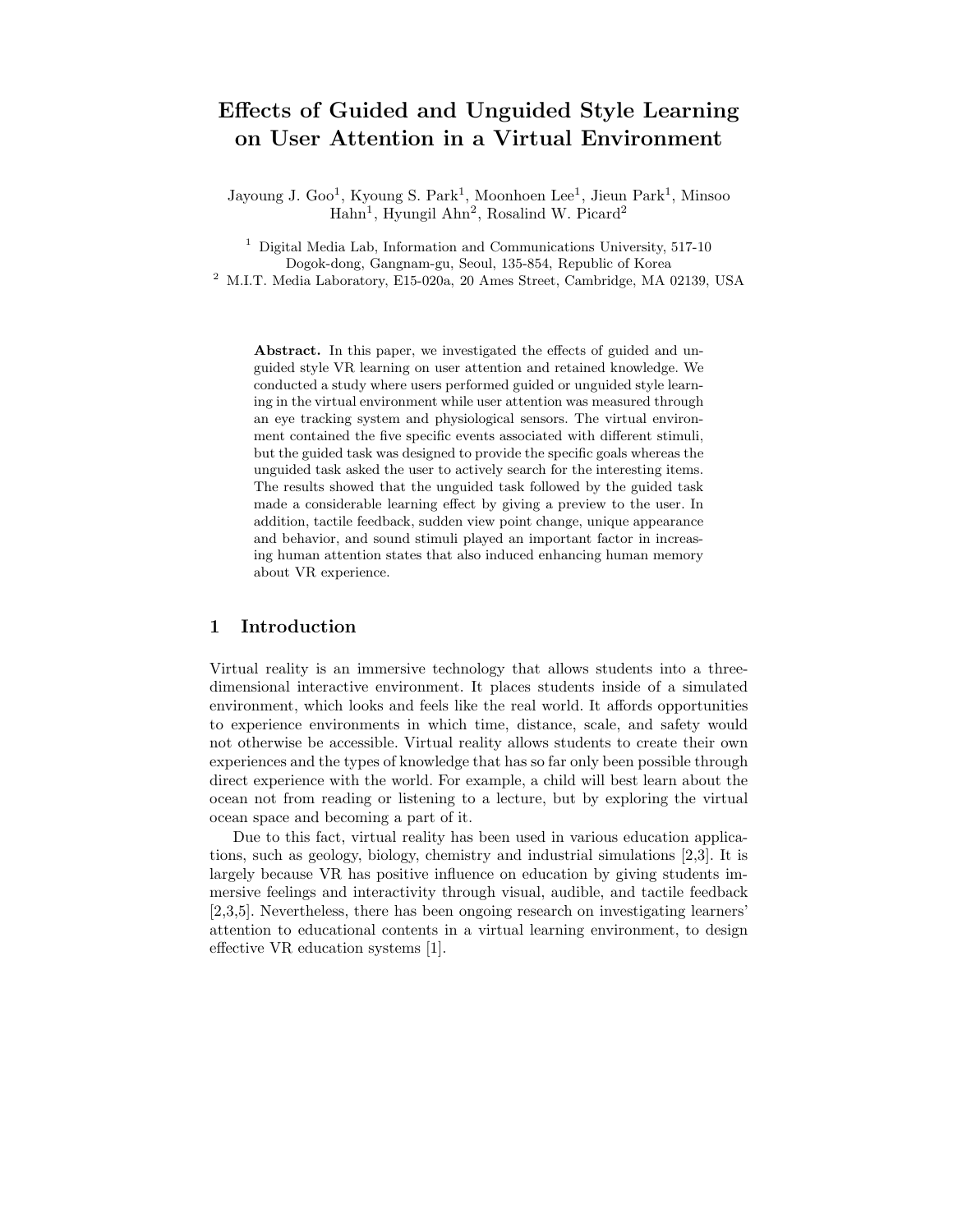There are specific aspects in the mediated information that capture and hold student's attention, which can direct students to become actively involved with their learning process. The identification of these aspects may be of particular importance in the design of interactive learning virtual environments. We can vary color, location, scale, movement, density of information, interactivity and responsiveness, time, and degree of participation in the presentation of learning materials. However, the challenge is to place learning materials in a natural, although virtual, context to make learning a real experience.

The goal of this research is to design and develop an interactive virtual environment that can hold student's attention and encourage them to be actively involved in their learning process. There has been much work done on user visual attention, but little is known about the actual engagement of users. While eye tracking data may tell where users look at, they cannot provide enough information about whether the user is simple liking at an object or actually engaged in focused activity with it. Hence, we attempt to investigate the factors that affect user attention state in an interactive learning virtual environment and the retention of the learning materials, i.e. how a student's engagement affects actual learning.

In this paper, we describe a study conducted on users in an interactive virtual learning environment to evaluate the effects of guided or unguided style VR learning on user attention. We have used the eye-tracking system and various physiological-sensors (such as, EEG, ECG, and GSR) to detect the level of user attention state. All eight subjects were given the unguided and the guided VR task (i.e., within-subject study) where the virtual environment contained five specific events associated with different stimuli such as color, movement, lighting visual cues, audio cue, and tactile feedback. This paper will first present related work on detecting and analyzing user attention. It will then describe a study to explore the effects of the VR learning style and a variety of stimuli on user attention. Finally it will highlight some of important results, lessons learned and ideas for future exploration.

# **2 Detection and Analysis of User Attention**

Eye tracking has been used in visual attention research such as usability evaluation of web or other media [29]. Attention can be determined through where the user's gaze falls and for how long (location and duration of gaze) [18,19] and search patterns can be determined through the number and duration of fixations and the scan paths. The pupil of the eye varies in size depending on several internal (e.g., emotional state) and external factors (e.g., light). A number of studies have suggested that the pupil dilation is a sensitive measure of attention workload [20]. The pupil size would enlarger when the subject faces exciting and interesting events or objects [20]. Also, it has been shown that the number of eye blinks is smaller and their fixation duration is longer as more attention is needed [28]. Recently, physiological measures (such as EEG, ECG, and GSR) have been used to determine emotional response, such as stress and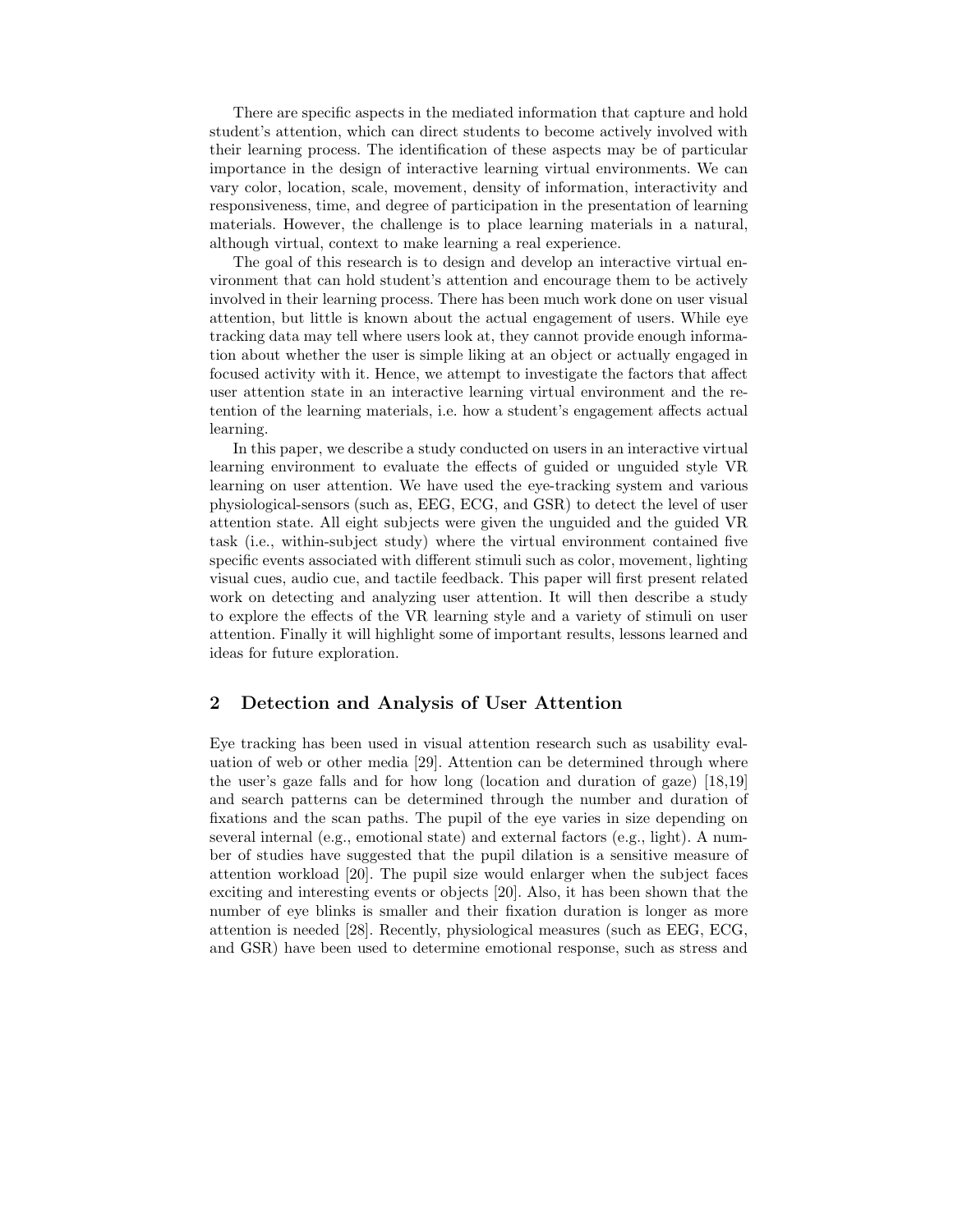mental workload [30]. The advantage of using physiological measures is that they are continuous and relatively unobtrusive. They provide measures, which do not require overt behavior of user, such as mouse/control actions or subjective ratings. It is found that high frequency range (e.g., beta rhythm) of brain wave is amplified during highly focused attention period for daily office work [14]. During this attention period, sweat comes out from the skin of human hands, and heart rate change occurs.

EEG (electroencephalogram) signals have been used to measure user attention, such as event-related potentials (ERPs) and P300 [11]. ERPs are changes in the brain's activity in response to stimuli. The P300 is a large brain signal that is evoked by task relevant stimuli. The beta rhythms (13 30 Hz) are associated with an alert state of mind, such as during general daily office works. The alpha rhythms (8 13 Hz) are usually associated with a relaxed state. The gamma rhythm (30 50 Hz) is usually appeared during stress or intense mental activity. The ratio of beta to alpha rhythm is used to measure mental workload associated with task difficulty.

In the Brainball game, the players attempted to roll a ball into the opponent's goalmouth by achieving a higher state of relaxation. The relaxation was measured as the ratio of beta to alpha rhythm (beta/alpha) of EEG [26]. From our preliminary user experiment, we found that SEF50 (Spectral Edge Frequency 50 of EEG) can be used as an index for human awakening state. In this experiment, the subjects played 3D computer game tutorials, and the results showed higher SEF50 value in a more difficult task.

Heart rate variability (HRV) from ECG (electrocardiogram) has been used as an index for measuring user attention, and it has been shown that HRV decreased with increased task demands [12]. R-R interval variability (RRV) is also corresponded with user attention. That is, sustained attention states gradually reduce RRV. Low frequency (LF) of RRV is in the range of 0.04 0.15Hz and it is related with the response on exterior stimulation, such as sounds and visual objects [14]. High frequency (HF) is in the range of 0.14 0.4 Hz. The ratio of LF to HF represents the arousal of a human sympathetic nervous system [13].

Moreover, it is known that skin conductivity responds (SCR) to things that grab user attention such as significant thoughts, exciting events, and pain [30]. The GSR (galvanic skin response) sensor was used to measure when the skin momentarily becomes a better conductor of electricity when internal or external stimuli occur that are physiologically arousing. The SCR value was evaluated by the number of startles. More number of startles means more arousals of excitement. It can be well representative and intuitive data for human event related attention state [12].

# **3 Method**

We evaluated student's attention states during their interactive learning in the ocean virtual environment by using an eye-tracking system and EEG, ECG, and GSR physiological sensors. We provided the guided- and unguided-style virtual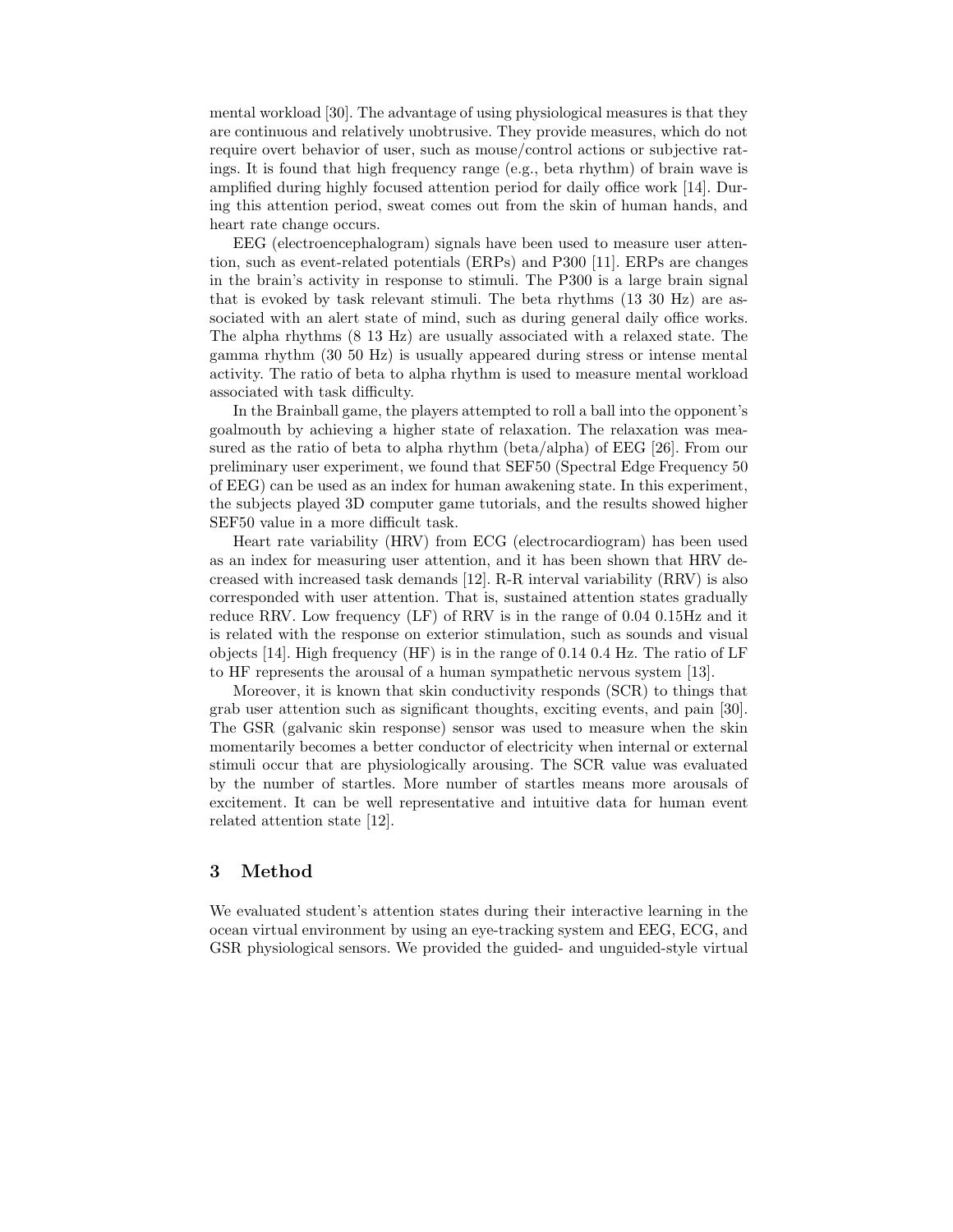

Fig. 1. The Ocean virtual environment, populated with fish, corals, rocks and vents.

environment. Both have the same contents during the 5-minute VR exploration except that the guided style has given the subjects the guided questions and cues whereas the unguided style asked subjects to find the objects of their interest.

Fig. 1 shows the Ocean virtual environment populated with a variety of fishes, corals, rocks and vents. It is originally developed at Electronic Visualization Laboratory (EVL) at the University of Illinois at Chicago, designed to support children engaged in inquiry-based science learning activities. This environment simulates underwater exploration in a shallow coral reef, along an undersea cliff, and deep ocean region off the coast of Florida. Students can learn a wide variety of unique sea creatures by actively exploring their fields of interest in the Ocean.

At ICU Digital Media Lab, we repopulated the ocean objects to add more areas of interest (such as several coral reef zones for angel fish habitat) and five specific fish behaviors (such as a herd of angle fishes, a flat fish with an interactive sound, a ray fish with a tactile feedback, a giant squid moving away extremely fast, and an angler fish luring and eating a lantern fish), to study user attention in the virtual environment. We provided a joystick for user's submarine navigation and tactile feedback. We also provided a spot light for user's deep ocean exploration where the lighting level was extremely low and a snapshot camera for taking snapshots of interesting objects.

The Ocean has been written in using a high-level VR toolkit called Ygdrasil [31]. Ygdrasil is a set of C++ classes built around SGI's Performer graphics library, CAVElib VR library, and CAVERNsoft networking toolkit. Ygdrasil is designed to simplify the construction of behaviours for virtual objects using reusable components; and on sharing the state of an environment through a distributed scene graph mechanism. Ygdrasil focuses on constructing dynamic, interactive, collaborative virtual worlds, so its scene graph nodes can have behav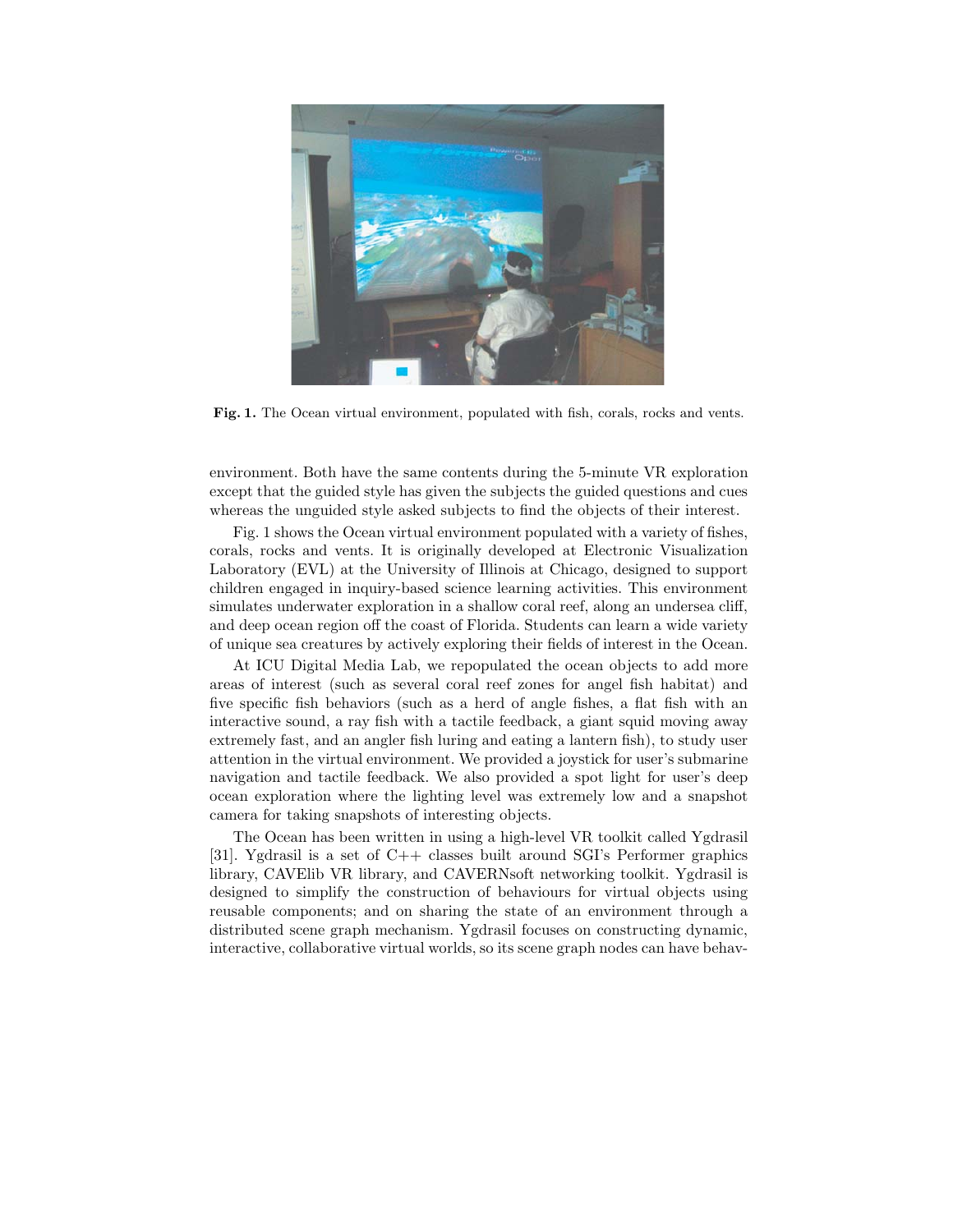iours attached to them. Individual nodes are compiled into dynamically shared objects (DSOs), so that they can be rapidly added to a world. The system includes a number of pre-made classes that implement common capabilities in VR, such as audio, avatars, navigations, and triggers that detect when a user enters an area.

### **3.1 Subjects**

Eight students from the ICU Digital Media Laboratory volunteered as subjects in this study. The average age of the subjects was 24.5 years. The subjects composed of 3 female subjects and 5 male subjects. As part of the demographic data survey, students were asked to rate their prior experience with VR, video games, and physiological sensors as well as daily computer usages They were also asked about any experience with the undersea ocean ecosystem. All students had a high level of experience with computers. Most of them had experience with games and VR systems, but none of them had prior experience with the physiological sensors and the Ocean virtual environment used in this study. Most students had little to moderate experience with the ocean ecosystem. All students expressed fairly high interests in exploring the virtual environment.

### **3.2 Tasks**

We evaluated two different learning-style VR tasks: the unguided search task and the guided search task where the unguided task is more student's self-explorative learning whereas the guided task has provided more specific goals and cues. In both cases, the same contents and the exploration time (approximately 5 minutes) were given to the subjects.

In the unguided search task, students were asked to freely explore the ocean virtual environment and find five fish of their own interests. In the guided search task, students were given five questions about a specific fish (i.e., an angel fish, a flat fish, a ray fish, a giant squid, and an angler in order every minute). When given the questions in this guided task, we also provided the text and the photograph of the five specific fish to help user easy identification. Furthermore, subjects were automatically dragged from their present location to the habitat of the fish being asked for the question in the environment.

### **3.3 Experimental Design**

Each subject was randomly assigned to complete the two tasks (i.e., a withinsubject study). That is, four subjects were given the guided task followed by the unguided task, and the other four subjects were given the unguided task followed by the guided task. The purpose of this experimental design was to evaluate learning effects by the task order.

Subjects would experience the same events occurred in every minute during the VR exploration. There are five distinguishing events to draw their attention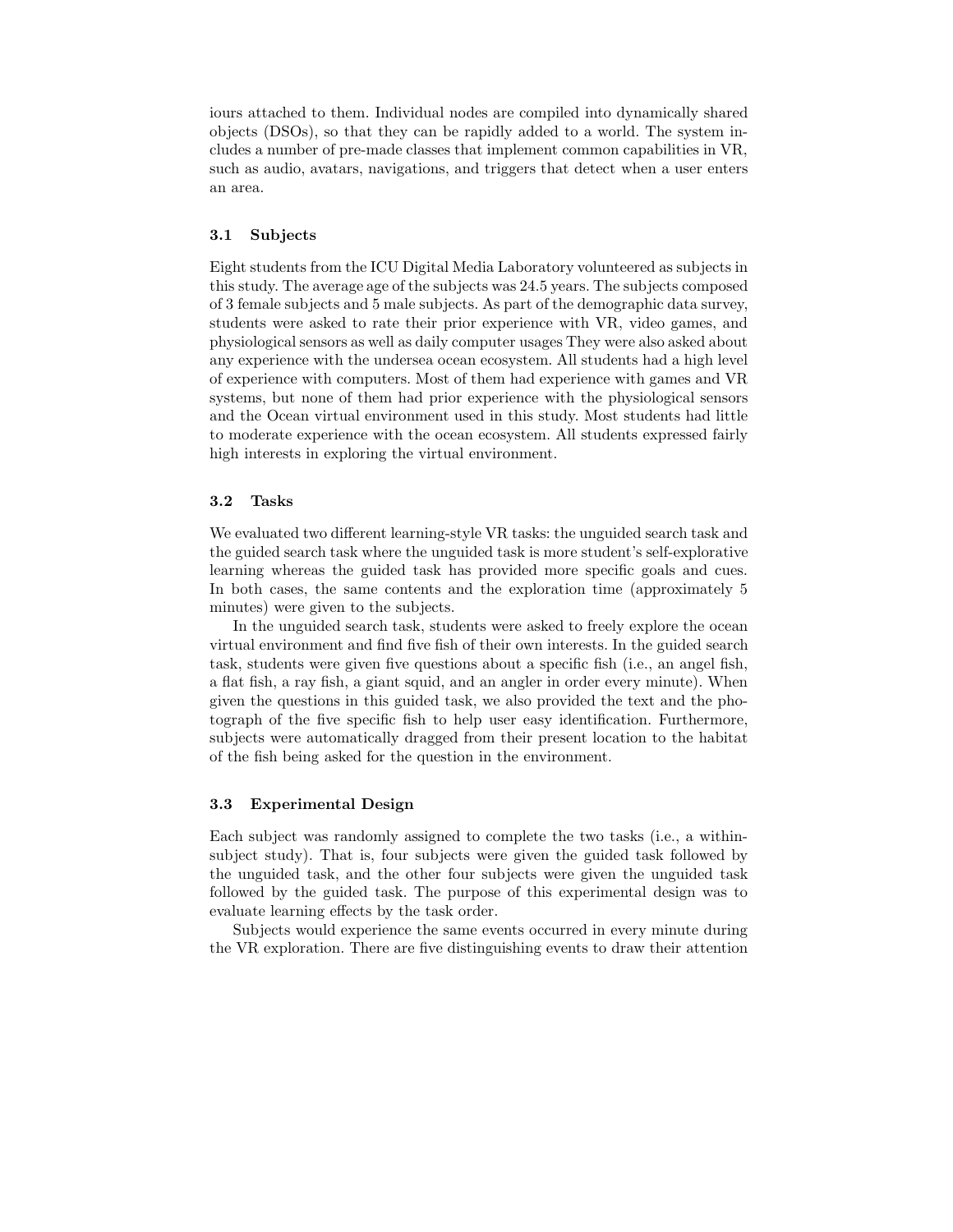

100" GeoWall VR Display Screen-

**Fig. 2.** The layout of the experiment set up

in the virtual environment. First, the subject would see fog off and fish gradually appeared in the ocean. Then, after a minute, the subject would meet an angel fish (with the colorful and moving element) nearby the coral reefs passing along left side to right side. Next, the subject would face a flat fish (with the sound stimulation which makes the sound of water bubble burst) rising from the bottom of the sands. Next, a ray fish would move fast heading toward the subject. When the subject is close to the ray fish, it would make a collision and so the subject would feel the vibration tactile feedback via a joystick. This event represents an electronic ray fish's self-protection.

After that, the subject would be automatically dragged to fall down to the deep ocean. In this event, the view point is dramatically changed which would also affect subject's attention state. Next, a giant squid would run away from the subject and scatter its own dark inky water. After that, the subject would face an angler fish passing along right side to left side and luring a lantern fish with a luminescence and then eating it. Finally, the subject would be automatically moved up to the shallow ocean.

### **3.4 Apparatus**

Fig. 2 illustrates the layout of the experiment apparatus in ICU Digital Media Laboratory. The system consisted of a 100-inches front-projection GeoWall virtual reality system, a Laxtha Inc.'s 8-channel EEG and a 3-channel ECG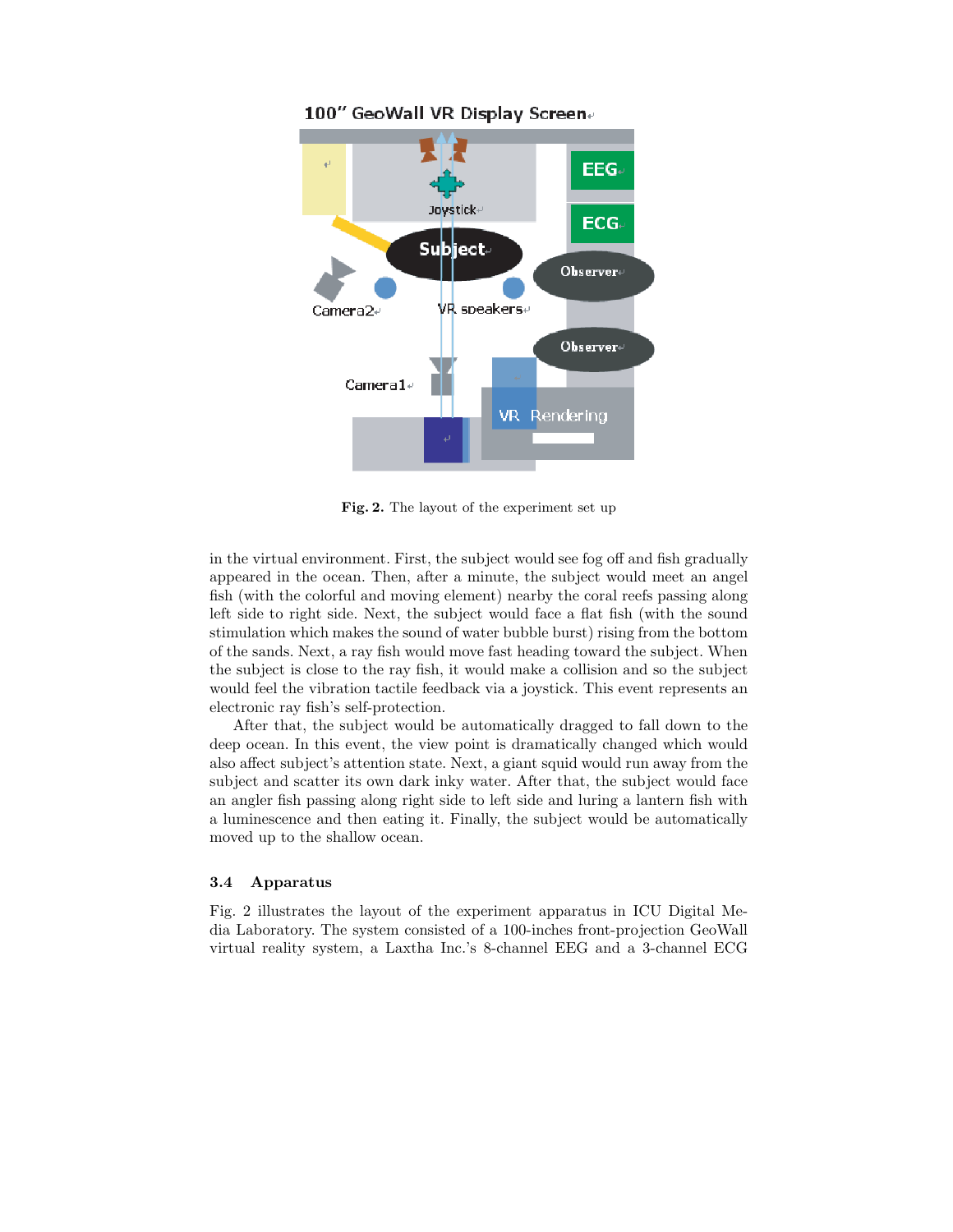measuring device, a HandWave skin conductance response device. Our GeoWall system provides a high quality three-dimensional graphic image to give users vivid immersiveness. It uses two DLP projects and circular polarization filters and a polarization preserving screen to generate 3-dimentional stereoscopic images, and users wear polarization glasses to see the 3D effects. Subjects were given a vibration feedback enabled joystick device for navigating the virtual environment and they heard a variety of interactive sounds through the stereo speakers.

A HandWave bluetooth skin conductivity sensor is developed by MIT media laboratory. It is a small, wireless skin conductance sensor for affective computing applications. The sensor consists of a 16-bit analog to digital converter which covers 10 meter ranges, and generates approximately 30 Hz rate (i.e, it can be used as real-time data input).

Two video cameras were used to record all subjects' body posture, movements, and physical and psychological conditions during the experiment. In addition, two observers took notes to record the subject's behaviors and detail conditions occurred during the experiment.

### **3.5 Procedure**

The subjects were given a pre-test survey about technology familiarity and previous experience with 3D game, VR, and physiological sensors. The pre-test survey also asked for subject's demographic information, such as age, sex, interest on marine creatures and ecosystem. All subjects were asked to complete the two VR tasks: unguided and guided search task.

The experimental procedure included (1) 10 minutes of pretest survey of collecting subject's demographic data and user comfort with the devices (such as VR and physiological sensors); (2) 20 minutes of experiment set up (such as calibrating the eye tracking system and attaching various physiological sensors on the subject); (3) 5 minutes of relaxation; (4) 5 minutes of unguided or guided VR task; (5) 10 minutes of post-test survey of answering what are factors that draw the subject's attention during the VR experience and what the subject remember after the VR exploration; (6) 5 minutes of relaxation; (7) 5 minutes of unguided or guided VR task; and (8) 10 minutes of post-test survey of answering the questions after the VR exploration.

The post-test survey asked for subject's memory about VR contents, such as the most memorable thing in the Ocean virtual environment, the ecosystem for five fish given in the guided task or for the fish of their interests given in the unguided task. The main focus was to evaluate subject's memory affected by the learning style as well as to find a correlation between subject's attention during the VR exploration and their retained knowledge after VR.

We provided the 5 minute-long relaxation period before the VR exploration to reinitialize human physical and mental state. During this relaxation period, subjects closed their eyes and no body movements were allowed.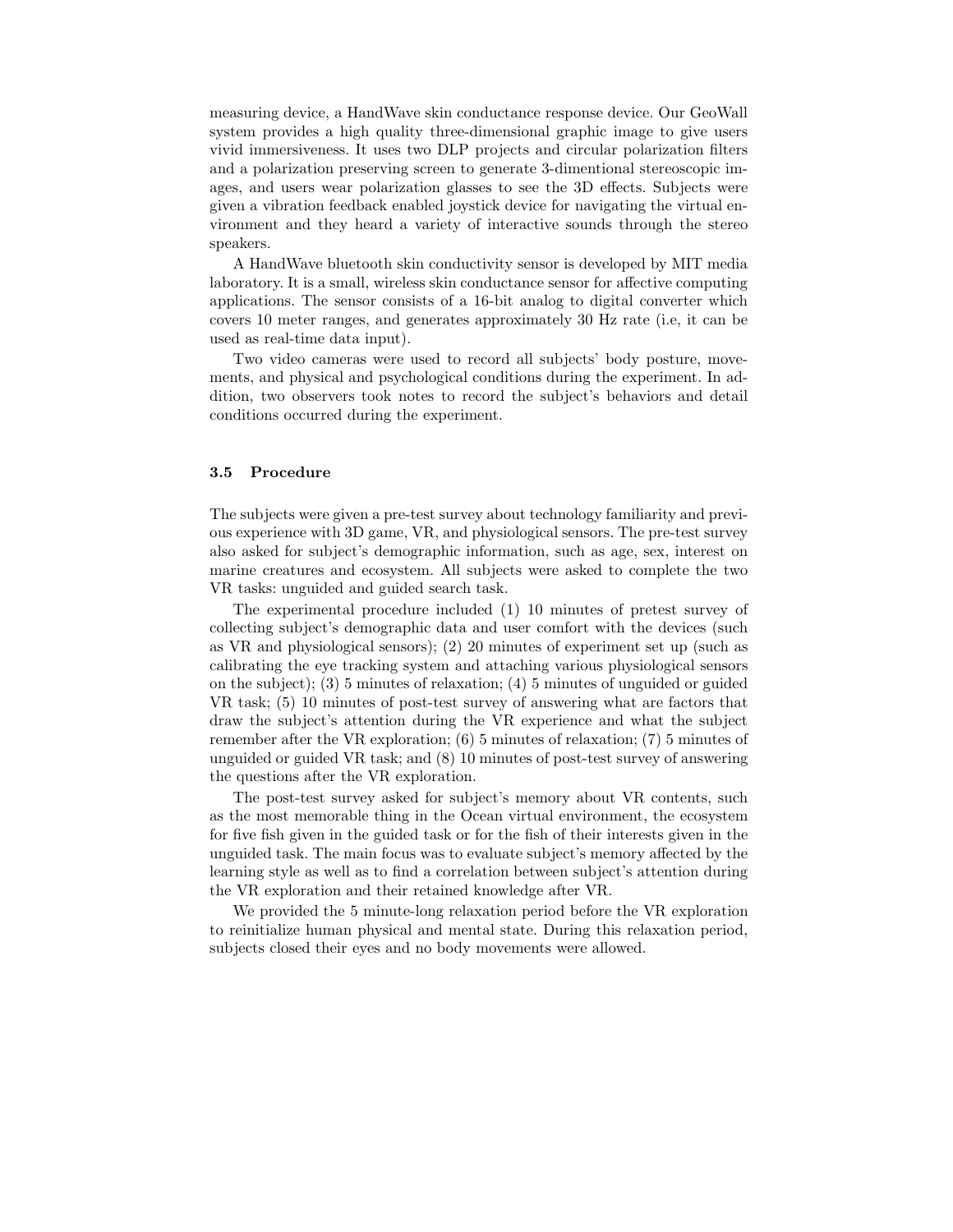#### **3.6 Evaluation**

First, we analyzed the whole range of EEG, ECG, and GSR data for each task (i.e., relax before the guided task, the guided task, relax before the unguided task, and the unguided task). We calculated the spectral edge frequency analysis (SEF50) and the ratio of beta rhythm to alpha rhythm (beta/alpha) of EEG, heart rate variability (HRV) and R-R interval variability (RRV) of ECG, and skin conductance response (SCR) of GSR for each subject during the task.

SEF50 has been used as an index for human awake state, indicating how much a subject's brain was active during the task. During sleep, human brain signals record very low range of frequency, such as delta wave (0 4Hz). Human brain signals during dynamic thinking activities make high propositions of high frequency, such as beta wave  $(1330Hz)$  and gamma wave  $(3050Hz)$ . Hence, high SEF50 indicates that a subject is highly awakened [27]. In addition, we used the ratio of beta rhythm to alpha rhythm (beta/alpha) of EEG to measure mental workload.

We also analyzed R-R interval variability (RRV) and the ratio of LF to HF  $(LF/HF)$  of RRV for detecting human attention states.  $LF/HF$  is the ratio of human sympathetic nervous system to the para-sympathetic nervous system [13,16]. In particular, we verified RRV value at the event related stimulus occurred, such as the ray fish vibration tactile feedback. In addition, we analyzed overall GSR data to calculate skin conductivity responds (SCR) to measure the number of startles and the amplitude of startled point.

Moreover, we performed the event region analysis of EEG, ECG, GSR, and eye tracking data for the guided or unguided task, such as angel fish, flat fish, ray fish, moving to the deep ocean, giant squid, and angler fish. In this analysis, we first classified the points where the SCR value is startled. Then, we verified whether HRV is accompanied with the GSR startles. Next, we collected the moments matched with the startles and used the video analysis to figure out any event or stimulus associated with these moments. Then, we analyzed the posttest results about user attention, interest and memory to find any correlation with the events or stimuli.

## **4 Results**

#### **4.1 Effect of guided or unguided learning**

Contrary to our expectation, the subjects generally showed more SEF50 in the guided search task than in the unguided search task regardless of the task order. Most subjects had higher SEF50 in the guided task except that one subject showed slightly lower SEF50 in the unguided task. We believe this result indicates that users pay more attention when the specific guided goals are given in the interactive learning virtual environment.

We extracted the distribution of subject's eye gaze movements by calculating the standard deviation of eye movement locations during the task. In this analysis, four subjects recorded higher standard deviation of eye movements in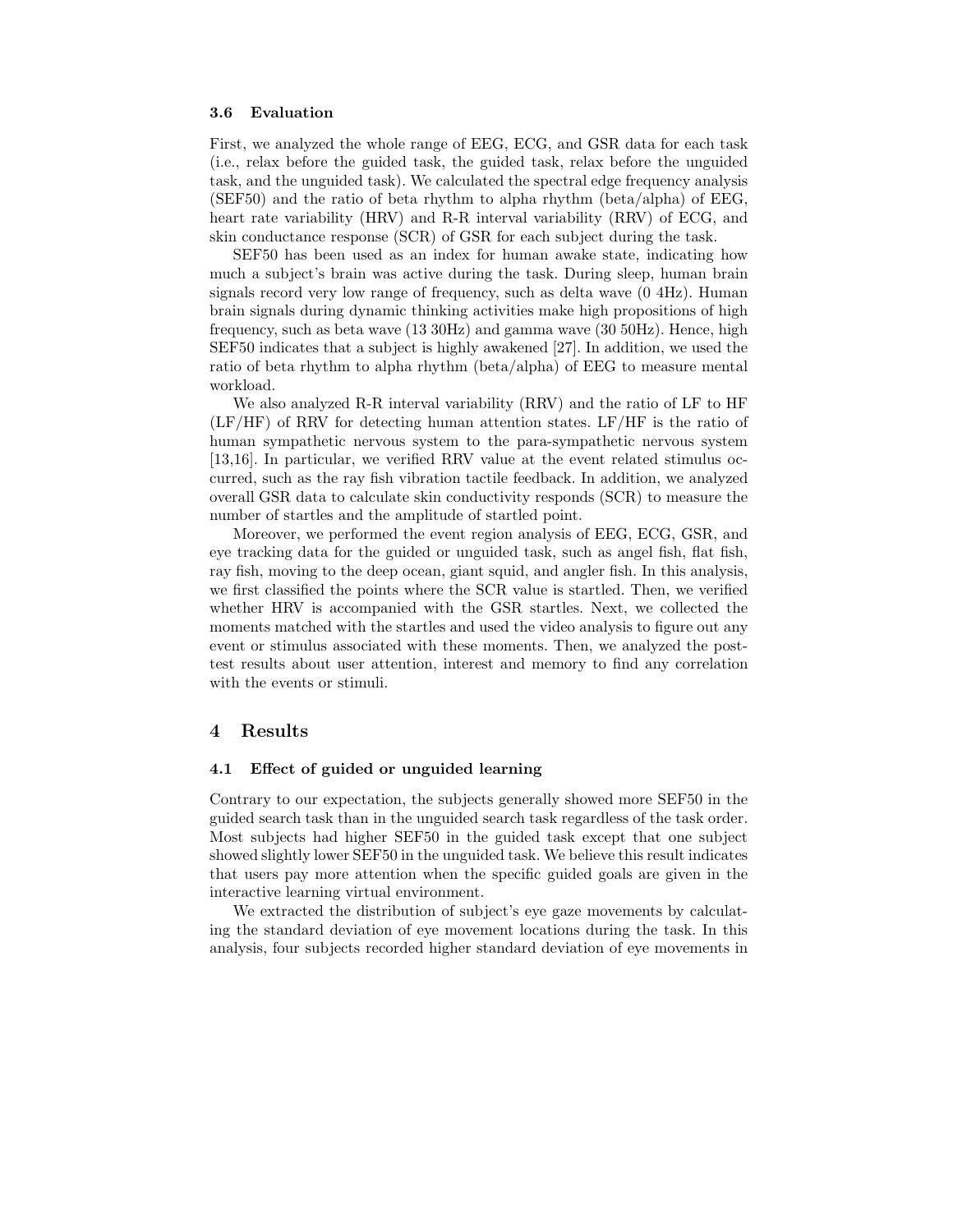the guided task than in the unguided task, one subject recorded nearly same value of the standard deviation between the two tasks, and one subject recorded higher standard deviation value in the guided task than in the unguided task. With the detail video analysis, we found that the subjects moved their eye more frequently in the guided task to search for the answer to the question whereas they tended to follow a certain object of their interest in the unguided task.

There was a distinct difference between the tasks in the subject's navigation trail patterns in the Ocean virtual environment. It was shown that most subjects widely explored the virtual environment during the unguided task. The subjects moved mostly within the predefined navigational trails during the guided task.

In the post-test analysis, we found that there was no significant difference between the two tasks in the amount of memorable items by the subjects (total 18 items in the guided task; total 20 items in the unguided task). However, the subjects after the guided task remembered mostly the lesson objects/events (i.e., angel fish, flat fish, ray fish, squid, angler fish) (15 items) whereas the subjects after the unguided task remembered mostly the other interesting objects/events than the lesson objects (13 items).

The memorable items that the subjects wrote after the guided task were ray fish (5 subjects), squid (4 subjects), angler fish (3 subjects), angel fish (2 subjects), sea snake next to flat fish (2 subjects), flat fish (1 subject), and spot light (1 subject). On the other hand, the memorable items that the subjects wrote after the unguided task were sea horse (5 subjects), ray fish (3 subjects), coral reefs (2 subjects), sea spider (2 subjects), angler fish (2 subjects), and squid (1 subject).

| Subject | Task Order             | Guided Task | Unguided Task | More Startled |
|---------|------------------------|-------------|---------------|---------------|
|         | U – Gi                 |             |               |               |
|         | $(\div -$              |             |               |               |
|         | $\dot{\mathbf{r}}$ $-$ | 25          | 23            |               |
|         | U - G                  |             | Error         | Error         |
|         | U – Gi                 |             |               | Error         |
|         | $\div$ -               | 41          |               |               |
|         | $U - G$                |             |               |               |
|         |                        | ∠.)         |               |               |

**Table 1.** The number of startles on the GSR

#### **4.2 Effect of task order**

We found that the sequence of the two tasks (i.e., task order) was the most significant influence on the GSR value. For many subjects, the first task in the sequence tended to have a larger skin conductance response (SCR) value than the second task. The skin conductance response was evaluated by the number of startles. It appeared that there was more "downward sloping" or "relaxation" in the second task. Table 1 shows the number of startles on the SCR. In particular,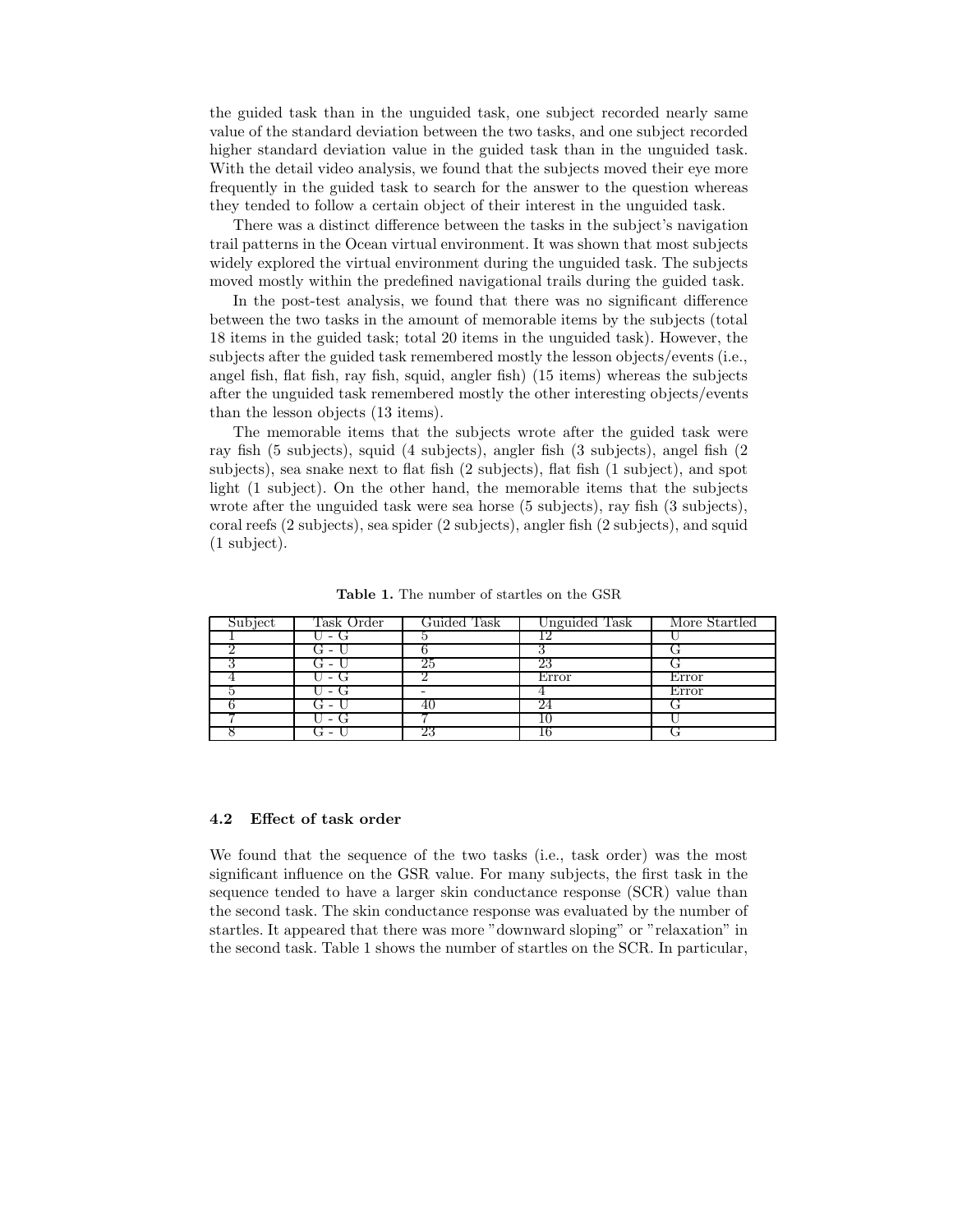**Table 2.** The mental workload (beta/alpha) of EEG

| Subject | Task Order                               | Guided Task | Unguided Task   | More Startled |
|---------|------------------------------------------|-------------|-----------------|---------------|
|         | - G                                      | 3.815       | $3.91^{\prime}$ |               |
|         | $\mathbf{r}$                             | 5.23        | 2.94            |               |
|         | $\mathbf{r}$                             | 1.596       | $1.615\,$       |               |
|         | $\sim$                                   | 4.436       | 2.88            |               |
|         | $\sim$                                   | $_{1.85}$   | 1.989           |               |
|         | $\overline{\phantom{a}}$<br>$\mathbf{r}$ | 2.694       | 2.305           |               |
|         | – G                                      | 1.483       | 1.61            |               |
|         | $\mathbf{r}$ $\mathbf{r}$                | .09         | .62             |               |

all subjects with the G-U task order have clearly shown a large SCR in the guided task.

Likewise, the EEG data analysis results also revealed that the task order was considerable influence on mental workload (i.e., beta/alpha). As shown in Table 2, the subjects in the first task in the sequence tended to have a larger mental workload than in the second task. The subjects who had completed in the U-G task order showed lower mental workload (Unguided 2.896, Guided 2.599, and Total 2.747) on average than the subjects with the G-U task order did (Guided 4.4025, Unguided 3.62, and Total 4.011).

In addition, we found the learning effect by the task order. It seemed that the unguided VR learning gave our subjects the preview effect by giving a chance to actively explore their fields of interest without any clear goals. The post-test survey results also revealed that the subjects with the U-G task order wrote down 8 more items for the most memorable item/event question (Unguided 12, Guided 11, and Total 23) than the subjects with the G-U task order did (Guided 7, Unguided 8, and Total 15).

As mentioned in the above section, the subjects remembered mostly the lesson items after the guided task. The subjects with the G-U task order wrote down 5 items that were related to the lesson items and 2 items other than the lesson items after the guided task. Similarly, the subjects with the U-G task order wrote down 10 items that were related to the lesson items and 1 item other than the lessons items after the guided task.

Interestingly, the subjects with the G-U task order remembered mostly other interesting objects/events (7 items) than the lesson items (1 item) after the unguided task, whereas the subjects with the U-G task order remembered the lesson items (6 items) and the other interesting items (6 items) equally after the unguided task. It seems that the subjects with G-U task order were affected by the guided cues so that they would pay more attention to the unexplored items.

#### **4.3 Effect of stimulus**

**Tactile feedback** With the stimulus based analysis, we found that tactile feedback plays an important role in drawing user attention in this interactive learning virtual environment. We designed the ray fish event which generated vibrations on the joystick to represent the electronic self-defense when the subject collided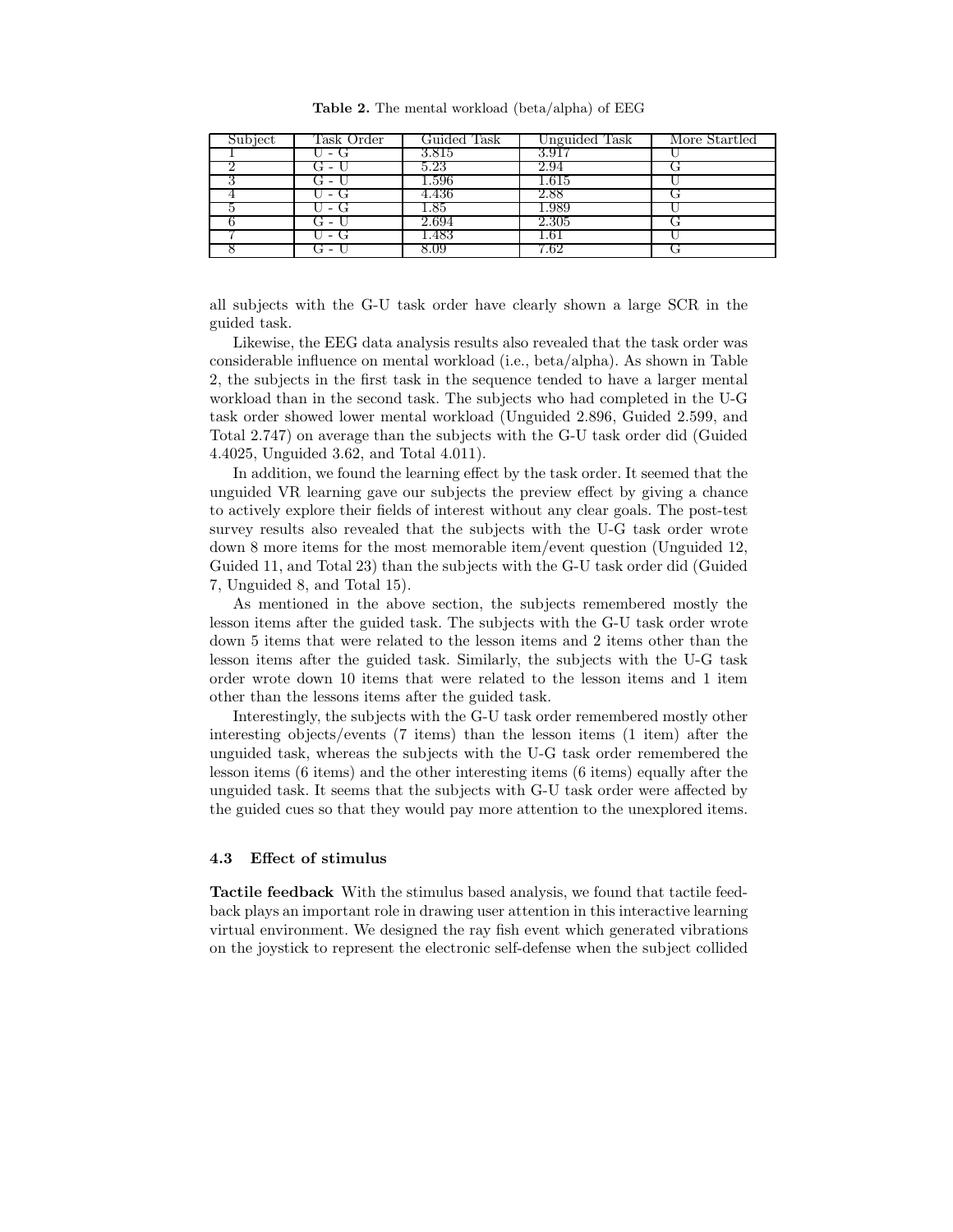

**Fig. 3.** The eye-gaze traces of a subject during the squid event.

with the ray fish. Half subjects (i.e., four subjects) recorded the highest startle point of SCR value at the time when the vibration event occurred regardless of the task.

Moreover, we found the strong correlation between tactile feedback and memory enhancement - i.e., evidently, many subjects wrote down the ray fish (that is associated with the tactile feedback) as the most memorable item in the posttest (In total, ray fish 8 subjects, squid 5 subjects, angler fish 5 subjects, and sea horse 5 subjects).

In addition, we asked our subjects to rank a variety of factors that may draw their attention (such as size, moving, vivid color, sound effect, brightness, unique appearance or behavior, vibration, and so on) in five level weighted sum (1:low - 5:high) in the post-test. The results showed that the vibration factor ranked the second highest stimulus (60 points) where the light in the dark factor and the moving factor ranked the highest (61 points).

**View point change** We also found that the view point change (i.e., the event when the subjects automatically dragged down to the deep ocean) affected our subjects arousing user attention. Using the ECG and GSR startle integration analysis, four subjects showed the highest SCR startle and the high ECG amplitude at this event.

**Chaser situation** We also observed the effect of goal oriented attention by guidance at the chaser situation in a giant squid event in the guided task. Many subjects showed high attention states when the fast moving giant squid was appeared. The subjects showed higher SEF50 in the guided task than the unguided task at the squid event. In the guided task, we gave the subjects a question about searching for the squid's hiding method. The video analysis confirmed that most subjects tried to chase the fast moving squid. The subjects also showed high fixation (in terms of the duration and the location) on eye-tracking data indicating that the subjects were highly focused on the squid event.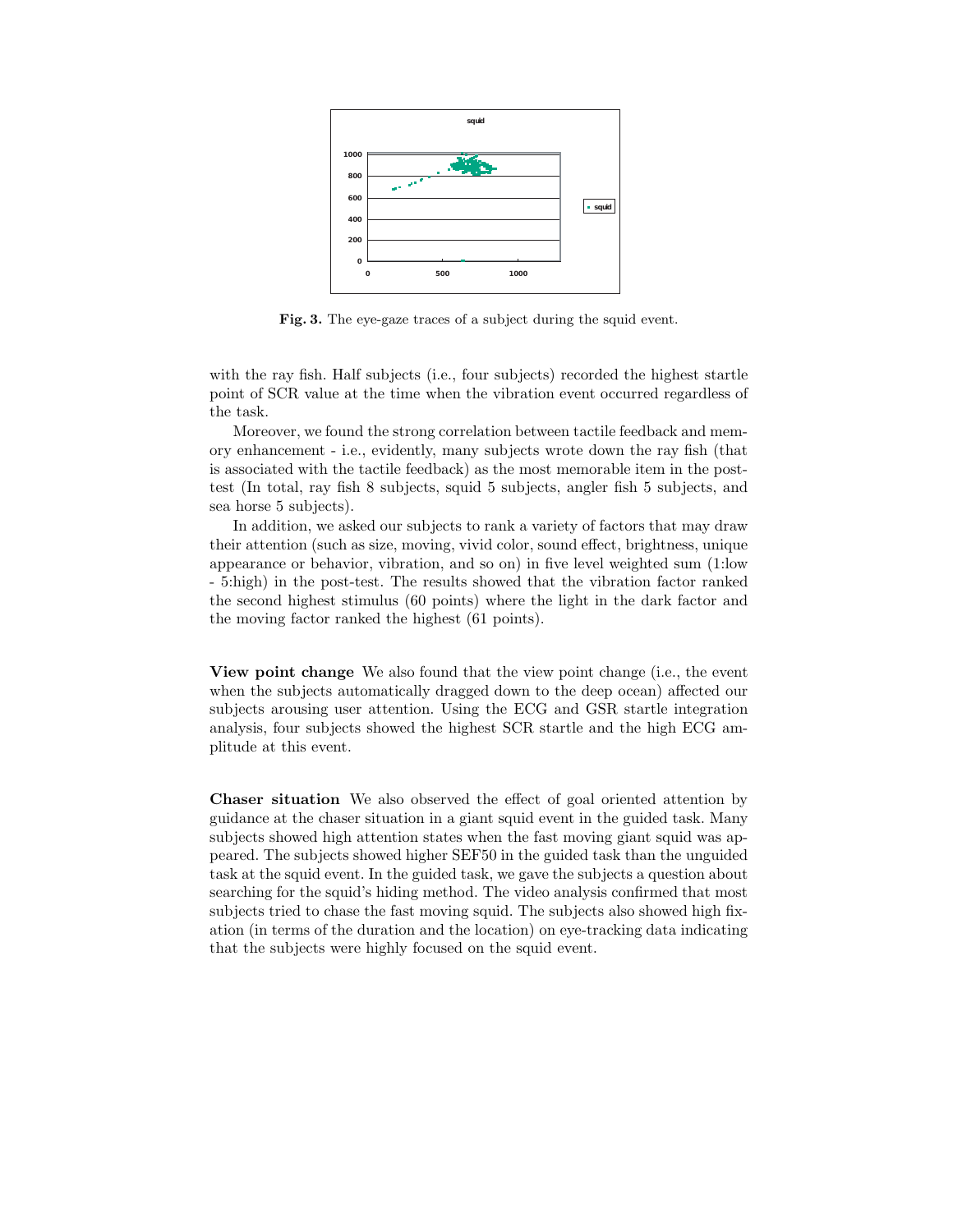

**Fig. 4.** LF/HF of RRV in the guided task

Fig. 3 shows one subject's eye-tracking data that also depicts the squid movement trajectory. The subject clearly paid attention to the squid. We found that many subjects showed this eye-tracking data pattern during this squid event. In the post-test analysis, the squid event was ranked as the second highest items for the question about "What is the most memorable thing in the VE?"

**Unique appearance and behavior** It seemed that a unique appearance also slightly affected to the subject's attention and memory in the virtual environment. We designed the angler fish event as an index for unique appearance and behavior, and as mentioned in the above section, 5 subjects wrote this down in the post-test. Unexpectedly, we also obtained an interesting result - i.e., 5 subjects wrote down the sea horse as one of the most memorable items from their VR experience. Especially, 2 (out of 5) subjects described the sea horse as a floating, immovable object. Using the ECG and GSR startle integration analysis, we confirmed that some subject's ECG and GSR arousals were observed at the angler fish event and the sea horse.

**Bright color** We observed some effects of bright color in orienting user attention. We noticed 5 GSR startles associated with the angel fish event from the ECG and GSR startle integration analysis.

**Sound** We found a very subtle effect on sound stimulus. In Fig. 4, four subjects showed an increased LF/HF of RRV at the flat fish event where it was coupled with the water bubble burst sound. LF/HF is the subsidiary index for detecting human attention state. However, unlike this physiological arousal, a few subjects wrote down the flat fish in the post-test survey, and most subjects quoted the background sound effect had no significant influence on their attention.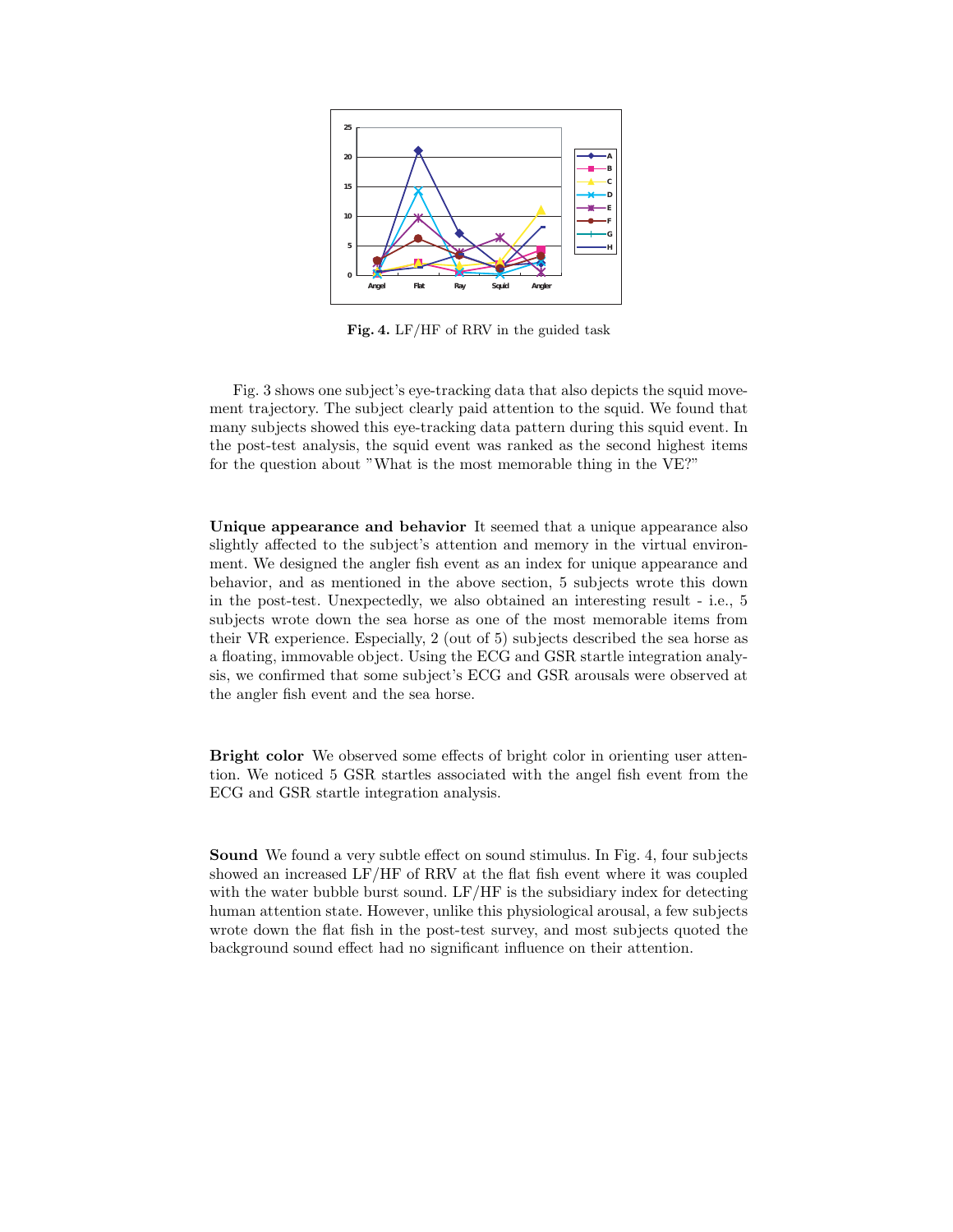# **5 Discussions**

The study results revealed that the first experience of VR task played a vital role in drawing user attention and interest to the virtual environment overall. It was shown that the first task in the sequence tended to have higher number of startles on GSR data and mental workload (measured by beta/alpha of EEG) than the second task.

Interestingly, there was a considerable learning effect by the task order. In particular, the U-G task order was more effective than the G-U task order in terms of the amount of subject's memory about VR contents after the VR experience. It seemed that this unguided VR learning gave users the preview effect during the second task - i.e., it helped them experience more the future learning items by encouraging them to actively explore their field of interest in the first time unguided task.

On contrast, the subjects who already experienced guidance seemed to be more interested in searching for new objects/events rather than the lesson items during the second unguided task. They remembered mostly other interesting items whereas the subjects without previous experience remembered lesson items and other interesting items equally after the unguided VR exploration.

It also confirmed that the guided VR task was strongly related with slightly increased mental workload and awakened states due to the goal-oriented learning method as compared to the unguided task, regardless of task order. However, there is a trade off between selecting either one of learning style in VR education. In this study, the guided task was more effective on teaching the focused learning contents. However, we also found a positive effect of using the unguided task, i.e., the preview effect while user's active explorations in the virtual environment, making them get more experienced with future lessen contents.

In addition, we found that tactile feedback, sudden view point change, fast moving object, unique appearance and behavior, vivid color, and sound stimuli were the most important factors for increasing user attention during VR exploration and enhancing user memory about the contents after VR experience. In this study, vibrations and view point changes had been a great influence on drawing user attention in a virtual learning environment.

We plan on conducting this study with more subjects for statistically valid evaluation. We will also include the analysis of the subject's activities during the VR exploration, such as navigation log file and snapshot images. This will allow us to understand the relationship between user activity in the virtual environment and user attention and interest. Moreover, we will investigate whether the subjects' emotional states before the task may affect to their attention states during the VR learning task and memory retention after the task.

## **6 Acknowledgements**

This research was supported by the MIC (Ministry of Information and Communication), Korea, under the ICU Digital Media Lab support program supervised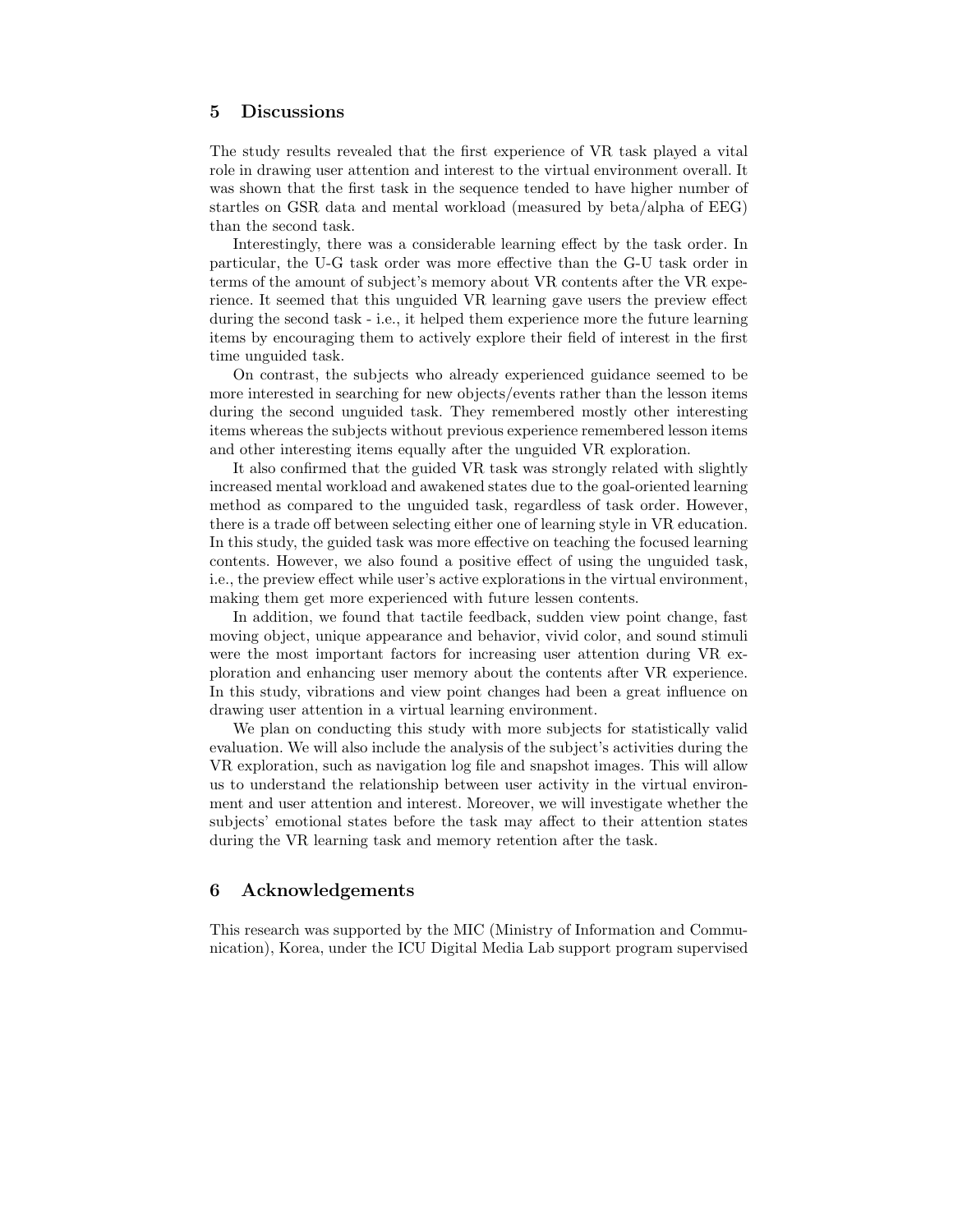by the IITA (Institute of Information Technology Assessment). First of all, we would like to express many thanks to our subjects. We would also like to give sincere thanks to other DML members, who gave us a perceptive criticism, kind encouragement, and willing assistance that helped bring the project to a successful conclusion. We gratitude Professor Jung, Ji-hong for his support on the eye-tracking device and Dr. Choi, Jung-Mi in Laxtha Inc. for giving us a useful information about EEG and ECG.

# **References**

- 1. B.H. Cho et al. Attention Enhancement System using Virtual Reality and EEG Biofeedback, Proceedings of the IEEE Virtual Reality , 2002
- 2. F. Mantovani. VR Learning: Potential and Challenges for the Use of 3D Environments in Education and Trainings, CyberPshchology, 2003
- 3. M. Bricken. Virtual Reality Learning Environments: Potential and Challenges, Proceedings of the SIGGRAPH91, (pp. 178-184), ACM SIGGRAPH ,1991
- 4. C. Dede, M. Salzman, R.B. Loftin, K. Ash. Using Virtual Reality Technology to Convey Abstract Scientific Concepts, Learning the Sciences of the 21st Century: research, Design and Implementing Advanced Technology Learning Environments, 1997
- 5. A. Furness, W. Winn, R. Yu. The Impact of Three Dimensional Immersive Virtual Environments on Modern Pedagogy: Global Change, VR and Learning , Proceedings of Workshops in Seattle, Washington, and Loughborough, England , 1997
- 6. M.C. Salzman, C. Dede, D. McGlynn, R.B. Loftin. ScienceSpace: Lessons for Designing Immersive Virtual Realities, Proceedings of the CHI '96: ACM conference on Human Factors in Computing Systems, (pp. 89-90). New York, NY: ACM , 1996
- 7. M.C. Salzman, C. Dede, R. B. Loftin. Learner-centered design of sensorily immersive microworlds using a virtual reality interface, Proceedings of the AI-ED 95: 7th World Conference on Artificial Intelligence in Education, (pp. 554-561). Charlottesville, VA: Association for Advancement of Computer Education, 1995
- 8. D. Whitelock, P. Brna, S. Holland. What is the Value of Virtual Reality for Conceptual Learning? Towards a Theoretical Framework, Proceedings of the Euro AI-Ed: European Conference on AI in Education, Leeds, England: University of Leeds, 1996
- 9. D. Allison, L.F. Hodges. Virtual Reality for Education?. VRST. Seoul, Korea. ACM 1-58113-316-2/00/0010, 2000
- 10. D.J. Brown, J.R. Wilson. LIVE: Learning in Virtual Environments, Ability. The Journal of the British Computer Society, 15, 24-25 , 1995
- 11. K.M. Spencer and J. Polich. Poststimulus EEG spectral analysis and P300: Attention, task, and probability. Psychophysiology, 36, 220-232. 1999
- 12. J.A. Healey. Wearable and Automotive Systems for Affect Recognition from Physiology. PhD thesis at the MIT, 2000
- 13. C.K. Tripathi, C. Mukundan, T.L. Mathew. Attentional modulation of heart rate variability (HRV) during execution of PC based cognitive tasks. Ind J Aerospace Med 47(1), 2003
- 14. D. Chen and R. Vertegaal. Using Mental Load for Managing Interruptions. Physiologically Attentive User Interfaces, 2004